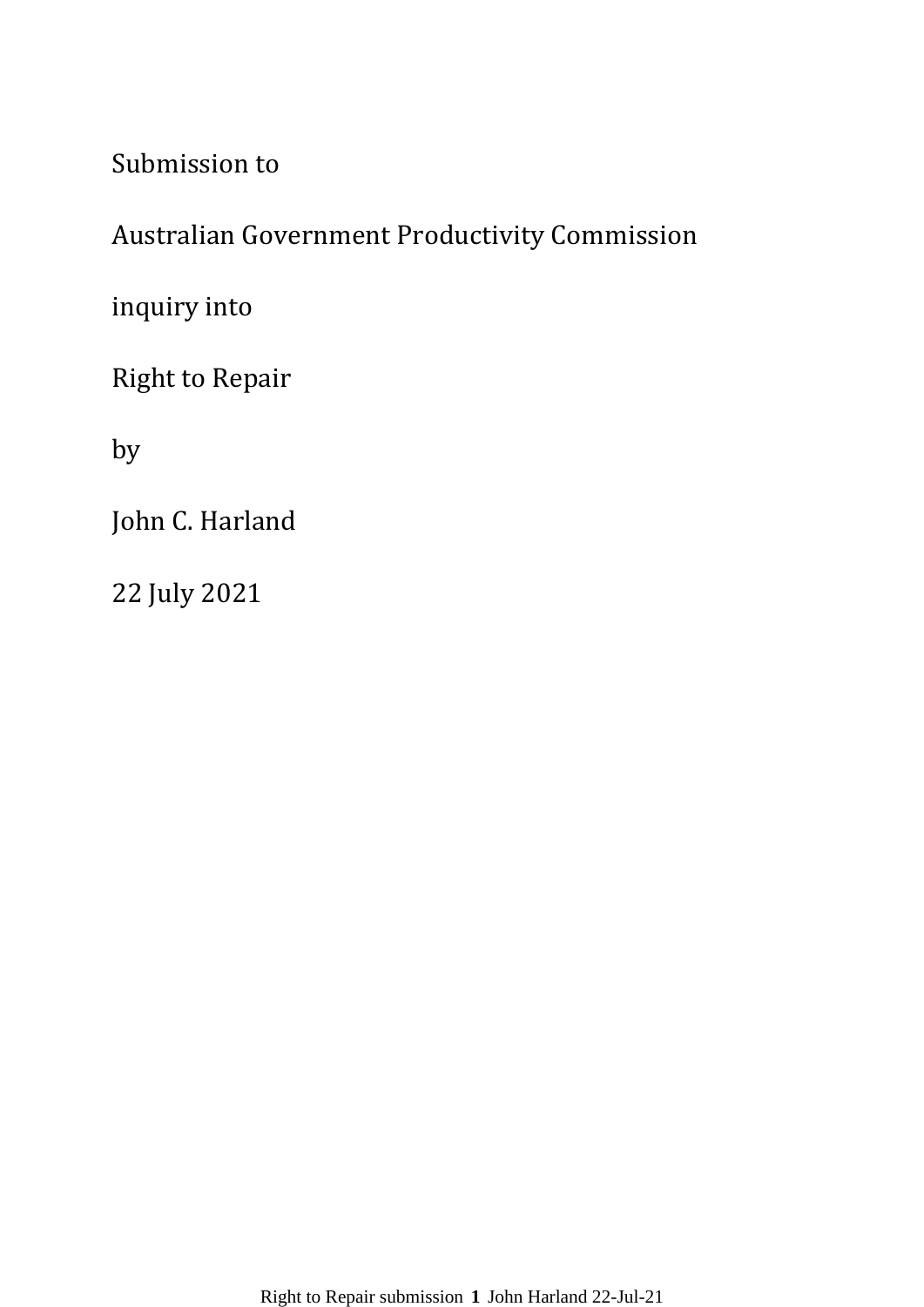# Is it wrong to repair, or is it a right?

## Introduction

A point that is missing in the draft report is that the right to repair is not just about commodities and commerce, it is also about communities, culture and sustaining innovation.

Manufacture happens primarily in distant places but repair is primarily local, whether it is through local small businesses or in the community.

Repair is commonly a matter of innovation, and is part of maintaining and fostering innovation in the community. In that way it is also an aspect of culture.

Repairing things together is particularly important in sustaining and building community because its unpredictability, the often personal value of items being repaired and the need for innovation make it difficult to price. That difficulty in costing leads to its contributing particularly strongly to the reciprocal flow of favours within a community. It brings people together who might otherwise not meet and it challenges them to think together in ways they normally may not, and ways of contributing in ways other than money alone.

A culture of repair is part of many cultures and community repair initiatives can be a powerful tool for facilitating different cultures achieving together, not just tolerating each other.

Consideration of rights to repair should include consideration of the value of repair to the workings of community.

# Repair is central to culture

Assertion of a right to repair is an important aspect of putting economy back into economics and economics back into society instead of The Economy being seen as something apart from society. Australian culture, at least until recently, cherished the abilities to repair, to reuse and to adapt things to new uses.

That extended into how things were designed and built in Australia. It was a culture of sufficiency. Of being good-enough for purpose but not flash or needlessly complex.

A culture brilliantly demonstrated in WWII with products including the Owen gun but also in 1967-68 when the Repco-Brabham racing team won the World Grand Prix Championship with an engine adapted from a mass-produced one and a car that were simply good-enough while every other team was trying to do too much.

A simple, light machine in which every aspect of engine and chassis were designed for ruggedness and reliability with ease and simplicity of manufacture, setup, maintenance and modification.

That culture, and that achievement, was intimately entwined with experience of repair, modification and maintenance. It does not happen in a vacuum.

It is a culture worth rebuilding.

A right to repair should be seen as a fundamental expression of Australian culture. We can lead the world by enshrining a right to repair in all future trade policies and treaties, as well as in design rules applied to goods sold in Australia.

#### Repair as innovation

Sustaining innovation is primarily about sustaining culture, not just throwing money at corporations. Most innovation is incremental and local. A lot arises from challenges in maintaining, repairing or modifying existing products. It is largely not the product of lone inventors, or of large corporations. Large corporations get to own Intellectual Property to a large degree through buying patent or copyrights, or through buying micro companies that have innovated new ideas.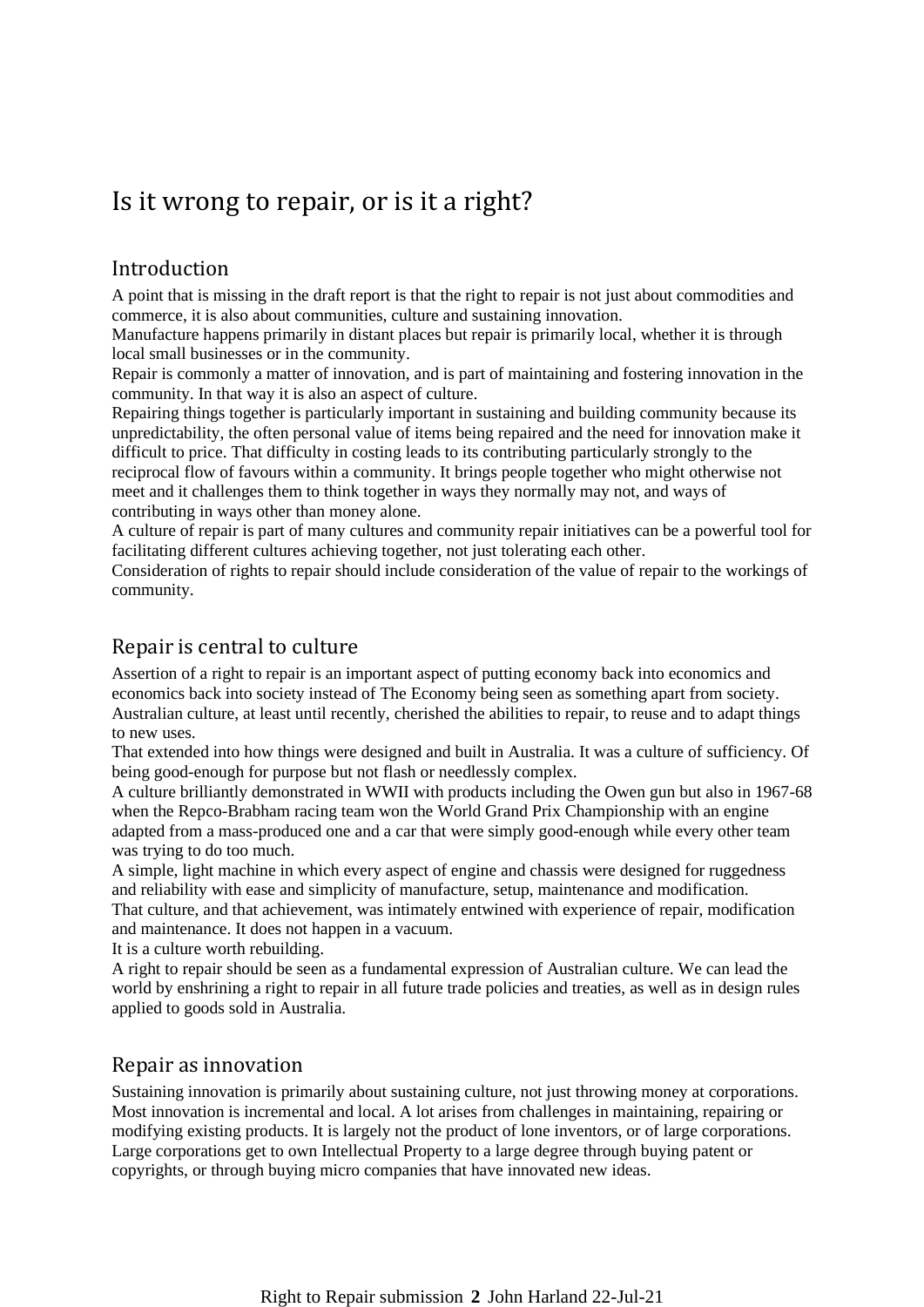We sustain innovation through sustaining culture and community, more than through trying to foster it only within institutes or corporations.

We have a right, and a duty, to protect innovation in Australia by protecting the right to repair in Australia.

#### Communities, not just commerce or commodities.

Innovating repairs together is rewarding.

When seeking commercial repair and not involved in the process, the customer's primary or only interaction is through the price paid, and they will usually seek to minimise that. If a new product is not a much higher price, the person will often simply buy new and discard devices that would actually be easy to repair.

The volume of such goods on municipal Hard Rubbish collections attest powerfully to that. Because so much is made for us, there is little opportunity for people to get together and make stuff, even less to think through how to make things, getting together to repair stuff is particularly useful. Because repairing as a group is enjoyable and rewarding in itself, the economics of it are quite different to paying someone else.

Developing skills and sharing them, educating each other and, through that, building and strengthening links across the community synergise to transform the perceived economics of Repair. Repairing things together facilitates the mixing of old and young. Many older people have valuable skills and addressing repair challenges together is a powerful means of building enduring relationships of equality, not of older people patronising young people and young people rebelling agains feeling patronised.

People from other cultures are often able to share exciting other ways of repairing clothing and other materials.

Community repair ventures can also bring together disadvantaged and others across the community. That can create paths for disadvantaged people out of their plight.

With all these groups of people, working together on repairs is a wonderful way to build truly reciprocal relationships across different groups that seldom meet otherwise, and helps everyone to feel a sense of contribution and belonging that is central to general happiness and security.

Making things together, although important in building community, is not as powerful as repairing things together because it tends to happen within close groups, rather than bringing in the wider community, and it pricing is easier than for repair, so it is easier to price than repairs are. That makes for briefer and simpler transactions.

#### Propagating understanding through community

Building community through repairing together assists with spreading other knowledge and understanding as well as accelerating the uptake of ideas related to better use of resources, dealing with illnesses and pandemics, fighting destructive myths and distrust, such as we are seeing at present around vaccination.

Building community and repair culture can foster and sustain local businesses doing repairs. When people understand more about repair, they are more able to trust a competent person to do repairs for them when they cannot spare the time themselves.

Repairing stuff together is an important element of builidng and sustaining resilient communities. Making stuff together does not work quite as well because making stuff is more simply valued, in money or other terms. It is precisely the difficulty of pricing the innovation of repair that makes it ideal as the vehicle for the reciprocal flow of favours that build the strength and resiliency of communities.

That resiliency has been found wanting in the COVID pandemic, and there is no assurance that we will not have other, perhaps greater, crises to face in future, cut off from normal supply and other networks through quarantine restrictions, fire or flood.